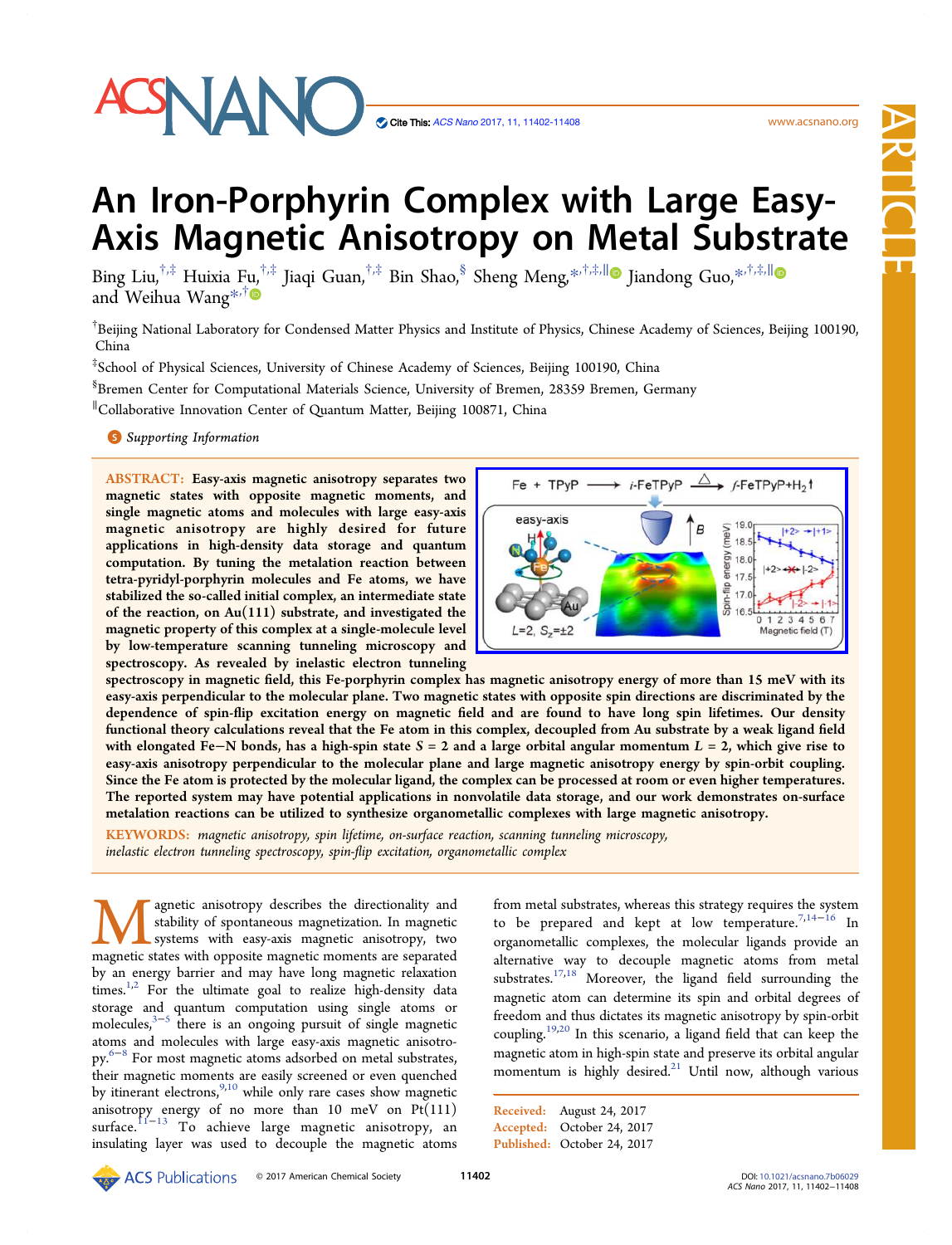surface-adsorbed organometallic complexes were reported to show magnetic anisotropy energy in the order of several millielectronvolts,<sup>[22](#page-5-0)−[26](#page-5-0)</sup> organometallic complexes with easy-axis magnetic anisotropy have been rarely addressed.[22](#page-5-0),[25](#page-5-0) It still remains a challenge to realize large easy-axis magnetic anisotropy in organometallic complexes.

During the on-surface metalation reaction between free-base porphyrin molecules and metal atoms, the metal atom is lifted from substrate to the molecular plane. $27$  Although metalloporphyrins containing Fe or Co atoms show a Kondo effect, $28,29$  different magnetic properties can be expected in the intermediate state of the metalation reaction, or the so-called "initial complex", $^{27}$  $^{27}$  $^{27}$  with magnetic atoms. In this initial complex, the metal atom is coordinated to the nondehydrogenated porphyrin macrocycle, but not fully incorporated into it.<sup>30–[32](#page-6-0)</sup> Thus, the ligand field surrounding the metal atom in the initial complex is much weaker than that in the final product, which may affect the spin and orbital angular momentum of the metal atom. However, until now such initial complexes with magnetic atoms (such as Fe, Co, and Ni) have never been observed experimentally. $^{2}$ 

Scanning tunneling microscopy and spectroscopy (STM/ STS) are powerful tools to identify the reactants, intermediates, and products of on-surface reactions $32,33$  and to investigate the magnetic properties of single atoms and molecules.<sup>[6,14](#page-5-0),[15](#page-5-0)[,34](#page-6-0)</sup> The magnetic anisotropy energy of a single atom or molecule is measured as the zero-field splitting (ZFS) energy in inelastic electron tunneling spectroscopy (IETS), which is the spin-flip excitation energy in the absence of external magnetic field.[7](#page-5-0),[14,15](#page-5-0),[22](#page-5-0)

In this work, by tuning the metalation reaction between tetrapyridyl-porphyrin (TPyP, see Figure 1a) molecules and Fe atoms on  $Au(111)$  substrate, we have stabilized the initial complex of this reaction in a metastable state and investigated this complex by STM/STS at a single-molecule level. IETS in magnetic field indicates that this organometallic complex has magnetic anisotropy energy of more than 15 meV with easyaxis perpendicular to the molecular plane. Two magnetic states with opposite spin directions are discriminated by IETS in varied magnetic fields and are found to have long spin lifetimes. Our density functional theory (DFT) calculations reveal that the Fe atom in this complex, surrounded by a delicate ligand field with elongated Fe−N bonds and weak coordination to substrate Au atoms, has a high-spin state  $S = 2$  and a large orbital angular momentum  $L = 2$ , which give rise to easy-axis magnetic anisotropy perpendicular to the molecular plane and large magnetic anisotropy energy by spin-orbit coupling.

#### RESULTS AND DISCUSSION

After Fe and TPyP molecules are deposited sequentially onto a Au(111) substrate, one-dimensional (1D) chains and twodimensional (2D) islands are formed. These structures are similar to previously reported TPyP-Fe self-assemblies on Au(111), in which TPyP molecules are linked side by side through pyridyl−Fe−pyridyl coordination bonds.[18](#page-5-0)[,35](#page-6-0) A careful investigation shows that there are three types of molecules on the surface (see Supporting Information [Figure S1\)](http://pubs.acs.org/doi/suppl/10.1021/acsnano.7b06029/suppl_file/nn7b06029_si_001.pdf). Figure 1b shows a section of chain containing all three types of molecules, and the three molecules from bottom to top are denoted as type-I, type-II and type-III. All of these molecules show intramolecular patterns with  $C_{2\nu}$  symmetry: type-I shows a depression in the center, type-II shows a depressed center and four bright lobes separated by two bisecting lines along the



Figure 1. (a) On-surface metalation reaction between TPyP molecules and Fe atoms. (b) STM image (−1.5 V, 100 pA) of type-I (TPyP), type-II (i-FeTPyP) and type-III (f-FeTPyP) molecules. (c) Representative dI/dV spectra of the three types of molecules and bare Au(111) surface near the Fermi level. The spectra were measured with tip stabilized at 80 mV and 400 pA for type-I (TPyP), 80 mV and 300 pA for type-II (i-FeTPyP), and 80 mV and 600 pA for type-III (f-FeTPyP) and bare Au(111). These spectra were normalized by being divided by the values near Fermi level and then vertically shifted by 0.4.

molecular high-symmetry axes, and type-III shows a rod-like protrusion sandwiched between two shoulder features along one high-symmetry axis.

Since type-I molecules are similar to the TPyP molecules in the absence of Fe (Supporting Information [Figure S2\)](http://pubs.acs.org/doi/suppl/10.1021/acsnano.7b06029/suppl_file/nn7b06029_si_001.pdf), they are attributed to free-base TPyP molecules. Type-III molecules show close resemblance to previously reported Fe(II) porphyrin molecules synthesized through on-surface metalation reactions,<sup>[29](#page-5-0),[36,37](#page-6-0)</sup> thus we ascribe type-III to  $f$ -FeTPyP, the final product of the metalation reaction (see Figure 1a). Based on STM experiments [\(Supporting Information](http://pubs.acs.org/doi/suppl/10.1021/acsnano.7b06029/suppl_file/nn7b06029_si_001.pdf) Section 2), type-II is identified as the initial complex of the metalation reaction between Fe and TPyP (Figure 1a) and denoted as i-FeTPyP to be distinguished from the final product f-FeTPyP.

The representative dI/dV spectra measured near the Fermi level at the centers of the three types of molecules are compared in Figure 1c, together with a spectrum of bare Au(111) surface for reference. The dI/dV spectra measured on TPyP molecule and  $Au(111)$  are featureless in the range of  $-80$ meV to +80 meV. In contrast, i-FeTPyP shows two symmetric conductance steps at  $\pm 15$  meV, while f-FeTPyP shows multiple conductance steps.

These dI/dV spectra of *i*-FeTPyP and *f*-FeTPyP are interpreted as IETS, and the differential conductance steps are attributed to opening of additional inelastic electron tunneling channels when the energy of tunneling electrons exceeds certain thresholds. The IETS measured on i-FeTPyP indicates an excitation process with excitation energy of 15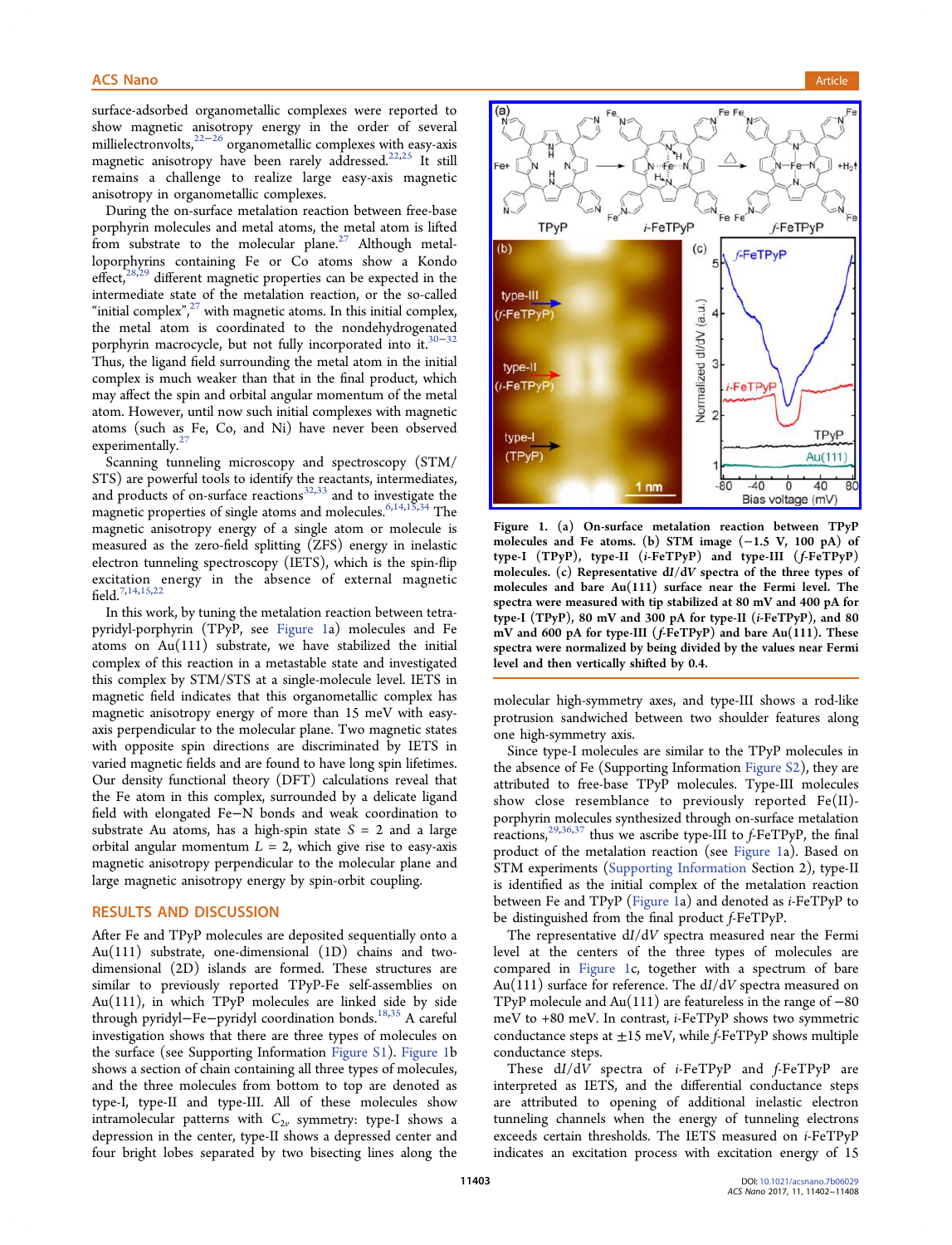<span id="page-2-0"></span>

Figure 2. (a) STM image of a molecular chain containing two i-FeTPyP molecules, denoted as A and B (−1.5 V, 50 pA). (b and c) dI/dV spectra measured at the centers of molecule A and B with the same tip in perpendicular magnetic field from 0 to 7 T at an interval of 1 T. The spectra are vertically shifted for clarity. The tip was stabilized at  $V = 40$  mV and  $I = 500$  pA when measuring the spectra. The fitting lines of respective spectra are plotted in solid lines of the same color. (d) Excitation energies extracted from the fitting lines in (b) and (c). The error bars are given by the amplitude of sinusoidal modulation. The red and blue lines are the fittings of the spin-flip excitation energy in molecule A and B, respectively. (e) Schematic of the energy levels of  $S = 2$  states in magnetic field. The spin-flip excitation energy increases with magnetic field for the  $\Delta S_z = +1$  excitation (indicated by red arrow), while decreases for the  $\Delta S_z = -1$  excitation (indicated by blue arrow). Inset: The multiple spin-flip transitions from |+2⟩ to |−2⟩ state, with threshold energy defined by the blue arrow.

meV. To unveil the origin of this excitation, we measured IETS on i-FeTPyP in magnetic fields perpendicular to the substrate (Figure 2). For each IETS, the excitation energy is derived by fitting the spectrum with two temperature-broadened step functions distributed symmetrically with respect to the Fermi level:

$$
\sigma(eV) = \sigma_0 + h^-\theta(\varepsilon + eV) + h^+\theta(\varepsilon - eV) \tag{1}
$$

where  $\sigma$ (*eV*) is the measured differential conductance at bias *V*, e is the electron charge,  $\sigma_0$  describes the nonzero background,  $h^{-}\left( h^{+}\right)$  is the height of inelastic step at negative (positive) bias polarity,  $\varepsilon$  is the excitation energy and

$$
\theta(\varepsilon) = \frac{1 + (x - 1)\exp(x)}{(\exp(x) - 1)^2}
$$
 (2)

with  $x = \varepsilon / k_{\text{B}}T$ ,  $k_{\text{B}}$  is the Boltzmann's constant, and T is the temperature.

Figure 2a shows two i-FeTPyP molecules, denoted as A and B, in the same chain. The least-squares fits of IETS measured on the two molecules are plotted in Figure 2b,c, respectively

[\(Supporting Information](http://pubs.acs.org/doi/suppl/10.1021/acsnano.7b06029/suppl_file/nn7b06029_si_001.pdf) Section 3). Figure 2d shows the dependence of the extracted excitation energies on magnetic field. The excitation energy varies with magnetic field, which is a signature of Zeeman splitting, and indicates the observed excitation is caused by the spin-flip process.<sup>[14,15](#page-5-0),[39](#page-6-0)</sup> The excitation energy of molecule A increases from  $16.7 \pm 0.1$ meV at 0 T to 17.7  $\pm$  0.1 meV at 7 T, while the excitation energy of molecule B decreases from  $18.7 \pm 0.1$  meV at 0 T to  $17.9 \pm 0.1$  meV at 7 T. As discussed below, the inverse trends are given by different spin-flip ground states that have opposite spin directions.

To the lowest order, the spin excitation of the Fe atom in i-FeTPyP molecule is modeled by a spin Hamiltonian:  $15,22,38$  $15,22,38$  $15,22,38$ 

$$
\hat{H} = g\mu_B \vec{B} \cdot \hat{\vec{S}} + D\hat{S}_z^2 + E(\hat{S}_x^2 - \hat{S}_y^2)
$$
\n(3)

The first term represents the Zeeman splitting caused by external magnetic field, in which g is the Landé factor,  $\mu_B$  is the Bohr magneton, and  $\hat{\vec{S}} = (\hat{S}_x, \hat{S}_y, \hat{S}_z)$  is the spin operator. The second (third) term describes the axial (transverse) magnetic anisotropy, with  $D$   $(E)$  the axial (transverse) magnetic anisotropy parameter.

Our DFT calculations indicate the Fe atom in i-FeTPyP molecule has a spin state of  $S = 2$  (discussed below), which is also in agreement with previous result of similar Fe-porphyrin system.<sup>[29](#page-5-0)</sup> Diagonalization of eq 3 with  $S_z = |+2\rangle$ ,  $|+1\rangle$ ,  $|0\rangle$ ,  $|-1\rangle$ , and |−2⟩ yields the eigenstates and eigenenergies. By fitting the measured excitation energies to spin-flip excitation energies, we found that the primary anisotropy axis, that is, the  $z$  axis in eq 3, is assigned to the direction perpendicular to the molecular plane (parallel to the magnetic field), $^{40}$  $^{40}$  $^{40}$  and the best fit gives D  $= -5.57 \pm 0.01$  meV,  $E = 0.00 \pm 0.01$  meV, and  $g = 1.98 \pm 0.01$ for molecule A and  $D = -6.23 \pm 0.01$  meV,  $E = 0.00 \pm 0.01$ meV, and  $g = 1.92 \pm 0.01$  for B.

The negative axial magnetic anisotropy parameter  $D$  means this system has an easy-axis magnetic anisotropy along the  $z$ axis, that is, perpendicular to the molecular plane. The transverse anisotropy parameter  $E$  is close to zero for both  $A$ and B, which minimizes the intermixing of different spin states and makes  $\hat{H}$  commute with  $\hat{S}_z$  (with magnetic field along the z direction). In this situation,  $\hat{H}$  and  $\hat{S}_z$  share the same eigenstates (see Figure 2e). Based on the equation given by C. F. Hirjibehedin et al.,<sup>[15](#page-5-0)</sup> the relative IETS step heights for transitions in different magnetic fields should be identical, which can be seen in Supporting Information [Figure S5.](http://pubs.acs.org/doi/suppl/10.1021/acsnano.7b06029/suppl_file/nn7b06029_si_001.pdf)

The fitted excitation energies are plotted in Figure 2d and are in good agreement with experimental results. The excitations in A and B correspond to spin-flip excitations from |−2⟩ to |−1⟩ with  $\Delta S_z = +1$  and  $|+2\rangle$  to  $|+1\rangle$  with  $\Delta S_z = -1$ , respectively. Thus, molecule A is at a spin-flip ground state of |−2⟩ and molecule B at  $|+2\rangle$ , that is, they have opposite spin directions along z axis. Note that the exact ZFS energies of the two molecules are different, and Figure 2e shows the dependence of  $\Delta S_z$  = +1 and  $\Delta S_z$  = -1 spin-flip excitation energies on magnetic field. The spin orientation in different i-FeTPyP molecules can also be detected by a spin-polarized tip with out-of-plane sensitivity.<sup>[6](#page-5-0)−[8](#page-5-0)</sup> However, in our experiment, such spinpolarized measurements are not possible. We discern the spinflip ground states by the dependence of spin-flip energy on magnetic field, which gives not only the spin orientation but also the spin states.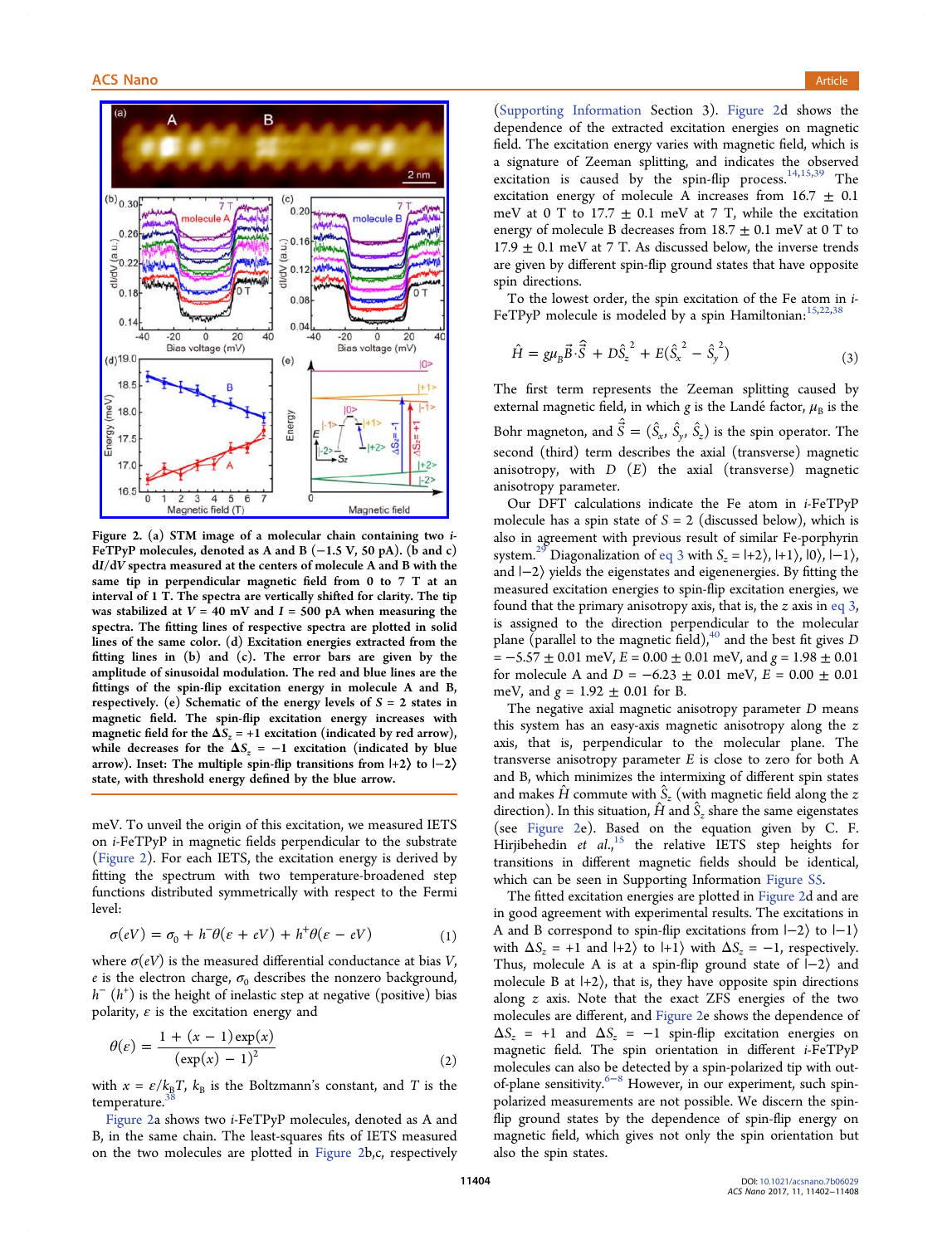<span id="page-3-0"></span>

Figure 3. (a) Optimized adsorption configurations of (upper) i-FeTPyP and (lower) f-FeTPyP on Au(111), respectively. (b) The atoms surrounding Fe in (upper) i-FeTPyP and (lower) f-FeTPyP according to (a). (c) DFT simulated STM image of (upper) i-FeTPyP and (lower) f-FeTPyP at −1.0 V. (d) Calculated spin-polarized PDOS of the d-orbitals of the central Fe atom in (upper) i-FeTPyP and (lower) f-FeTPyP. The occupations of the d-orbitals are shown in the insets.

At zero field, the measured ZFS energy gives the energy difference between the ground state and an excited state, which has less spin projection on z axis. The measured ZFS energies indicate molecule A has a magnetic anisotropy energy of 16.7 meV, and molecule B has a magnetic anisotropy energy of 18.7 meV. It is worth noting that the measured ZFS energies are irrespective of junction impedance, but do vary from molecule to molecule [\(Supporting Information](http://pubs.acs.org/doi/suppl/10.1021/acsnano.7b06029/suppl_file/nn7b06029_si_001.pdf) Section 3). For molecules with different values of ZFS energy, the spin-flip excitation energy either increases or decreases with magnetic field, as represented by molecule A and B, respectively. These results are in contrast to single Fe atoms on Au(111) surface, which are featureless around Fermi level at 6 K. $^{10}$  $^{10}$  $^{10}$  The measured magnetic anisotropy energies in i-FeTPyP complexes are significantly larger than reported values for single atoms or molecules on metal substrates<sup>[11](#page-5-0)−[13](#page-5-0),[22](#page-5-0)−[26](#page-5-0)</sup> and exceed the magnetic anisotropy energy of single Fe atom on MgO.<sup>[16](#page-5-0)</sup>

Considering the transverse anisotropy parameter  $E = 0$  in the spin Hamiltonian, at zero magnetic field the  $|+2\rangle$  and  $|-2\rangle$ states are degenerate and separated by an energy barrier of 4|D| (>20 meV). The external magnetic field lifts the degeneracy between these two states and makes |−2⟩ state energetically favorable. In this case, the  $|+2\rangle$  state can switch to  $|-2\rangle$  either by multiple spin-flip excitations (inset of [Figure 2](#page-2-0)e) or magnetic tunnelling.<sup>[1](#page-5-0),[6](#page-5-0),[8](#page-5-0)</sup> Obviously, the thermal energy given by the environmental temperature of 4.9 K is insufficient to induce such multiple spin-flip excitations which have a threshold energy of 17.9 meV at 7 T (the spin excitation energy from  $|+2\rangle$ ) to  $|+1\rangle$  state). In our experiment, both the  $|-2\rangle$  state in molecule A and the  $|+2\rangle$  state in molecule B were stable in a magnetic field of 7 T for more than 15 h, indicating that in i-FeTPyP, the magnetic tunnelling between |+2⟩ and |−2⟩ states is suppressed, and the magnetic states  $|+2\rangle$  and  $|-2\rangle$  have long spin lifetimes. This long spin lifetime is a benefit from a transverse magnetic anisotropy parameter close to zero,<sup>1</sup> and the reported i-FeTPyP complexes may have potential applications in nonvolatile data storage.

The large easy-axis magnetic anisotropy of i-FeTPyP complex originates from the special ligand field surrounding

the central Fe atom. Figure 3a,b compares the optimized adsorption configurations of i-FeTPyP and f-FeTPyP. The simulated STM images reproduce well the topographical features observed in experiment (Figure 3c), further validating the proposed structure models of i-FeTPyP and f-FeTPyP. As illustrated in Figure 3b, the central Fe atom in i-FeTPyP does not sit in the same plane as the molecular backbone, but lies between the Au substrate and the molecular plane. The central Fe atom is 1.01 and 1.09 Å lower than iminic  $(-N=)$  and pyrrolic (−NH−) nitrogen atoms, respectively. In f-FeTPyP, Fe is further lifted up from the Au substrate by 0.66 Å, being much closer to the molecular plane, which accounts for the changes of brightness at the molecular centers in their STM images. Consequently, the Fe−N bonds in i-FeTPyP, especially those with H attached (Fe-pyrrolic N ∼2.43 Å, Fe-iminic N ∼2.17 Å), are greatly elongated by more than 16% with respect to the Fe−N bonds in f-FeTPyP (∼2.09 Å). As a result, the ligand field surround the Fe atom in *i*-FeTPyP is weaker than that in  $f$ -FeTPyP.

The calculated projected density of states (PDOS) of the dorbitals of the central Fe atom in  $i$ -FeTPyP (Figure 3d) indicates only the  $d_{xy}$  orbital, partially overlapped with  $d_{x^2-y^2}$ orbital, is doubly occupied, and the other orbitals are singly occupied by electrons with the same spin direction (inset of Figure 3d). Due to the relatively weak in-plane ligand field, the spin-orbit coupling together with the mixture of in-plane orbitals  $(d_{xy}$  and  $d_{x^2-y^2}$ ) acts easily to restore an unquenched orbital angular momentum perpendicular to the molecular plane. Thus, the Fe atom in  $i$ -FeTPyP is in its  ${}^5D$  spin configuration ( $L = 2$  and  $S = 2$ ), which can give rise to a large magnetic anisotropy energy by spin-orbit coupling.<sup>[7](#page-5-0)</sup> Moreover, the dominant in-plane orbital motions can direct the electron spins parallel to the orbital angular momentum by spin-orbit coupling and results in easy-axis anisotropy perpendicular to the molecular plane. $^{22}$  $^{22}$  $^{22}$  In contrast, the occupations of d-orbitals of the Fe atom in f-FeTPyP is drastically changed by its relatively strong in-plane bonds with N atoms. The doubly occupied orbital is not the mixture of  $d_{xy}$  and  $d_{x^2-y^2}$  but  $d_{z^2}$ instead, that is, the Fe atom is in <sup>5</sup>S term  $(L = 0)$ . Therefore,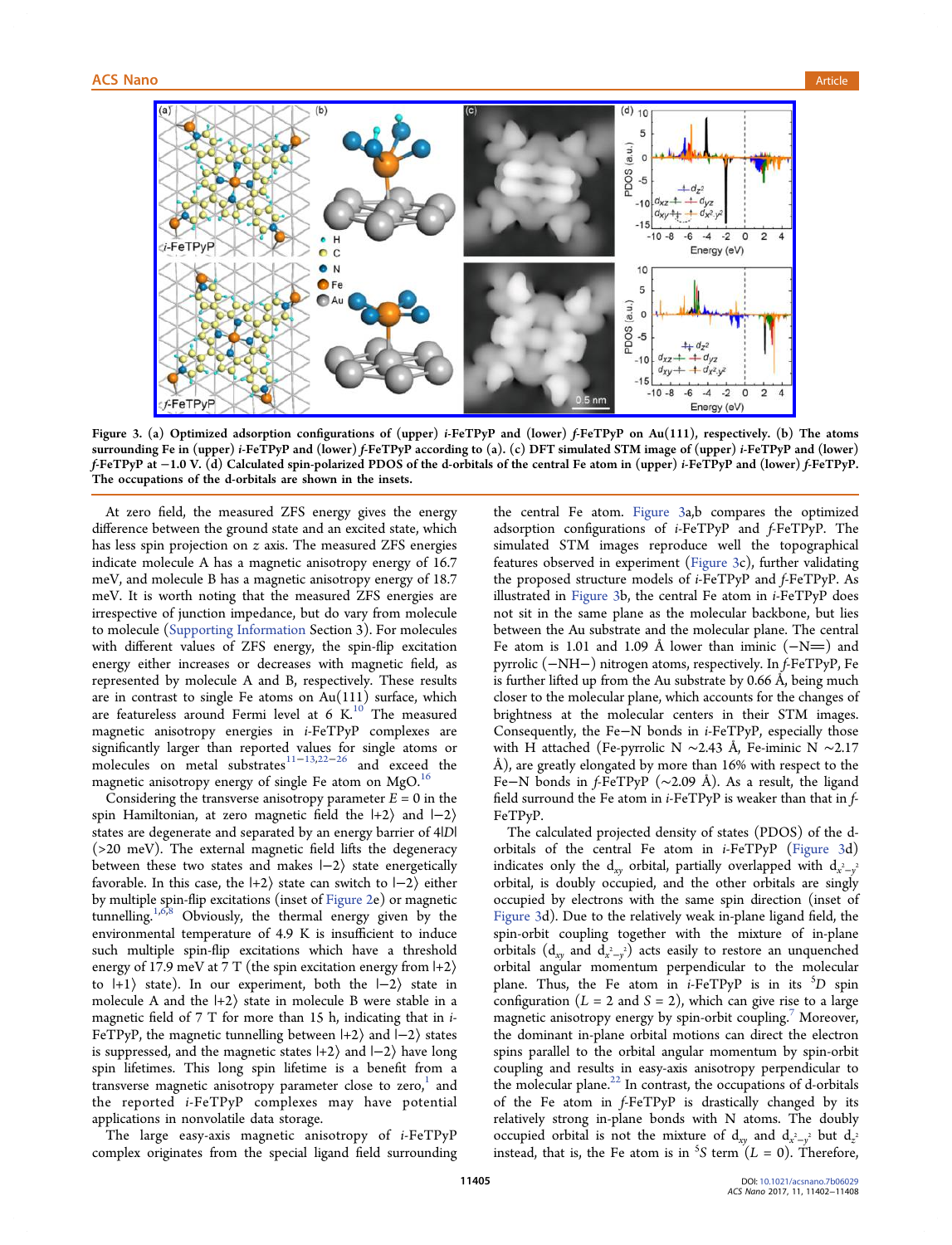<span id="page-4-0"></span>

Figure 4. (a) Proportions of three types of molecules as a function of annealing time at 350 K. (b) Proportions of three types of molecules as a function of annealing temperature. The sample was annealed at each temperature for 30 min except at 350 K for 120 min. The error bars were given by  $\sqrt{n_i}/N$ , where  $n_i$  is the number of each type of molecules, and N up to 1500–2000 is the total number of molecules counted at each annealing stage.

the out-of-plane orbital motions are dominant in f-FeTPyP [\(Figure 3d](#page-3-0)).

The calculated spin-orbital configurations for Fe atom in i-FeTPyP and f-FeTPyP explain well the large easy-axis magnetic anisotropy in i-FeTPyP observed in experiment, which results from its local chemical environment contributed by both the hydrogen atoms on pyrrolic N atoms and the weak coupling to substrate Au atoms underneath.

In our experiments, the maximum proportion of i-FeTPyP complex was achieved to ∼45% by moderate annealing at 350 K for 30 min, while the proportion of i-FeTPyP is hardly changed by extended annealing time at the same annealing temperature (Figure 4a). On the other hand, although higher annealing temperature promotes the reaction from i-FeTPyP to f-FeTPyP, some i-FeTPyP complexes still survive on the surface after annealed at 500 K.

It is worth to note that this i-FeTPyP intermediate has not been observed before. $27$  Previous DFT calculations suggested the metalation reaction between porphin and Fe had no virtual barriers,  $30$  and other porphyrin derivatives were metalated smoothly by Fe atoms near room temperature. On  $Ag(111)$ substrate tetra-phenyl-porphyrin (TPP) and octaethylporphyrin (OEP) were metalated by postdeposited Fe atoms at room temperature,  $37,41$  $37,41$  $37,41$  and TPyP were metalated at 320 K in the absence of pyridyl-Fe coordination.<sup>[36](#page-6-0)</sup> In our comparative experiment between TPP and excess Fe on Au(111) substrate, all the TPP molecules were metalated into final product f-FeTPP at room temperature (Supporting Information [Figure](http://pubs.acs.org/doi/suppl/10.1021/acsnano.7b06029/suppl_file/nn7b06029_si_001.pdf) [S8\)](http://pubs.acs.org/doi/suppl/10.1021/acsnano.7b06029/suppl_file/nn7b06029_si_001.pdf), in good agreement with the results on Ag(111).<sup>[37](#page-6-0)</sup> The observation of i-FeTPyP in our experiment indicates this complex is in a metastable state in the reaction path, and the survival of i-FeTPyP after annealed to 500 K (Figure 4b) implies a considerable energy battier is raised in the reaction path from i-FeTPyP to f-FeTPyP. By comparing the metalation reaction of TPyP in the presence of pyridyl-Fe coordination and the above metalation reactions, we believe the pyridyl-Fe coordination at peripheral groups may raise the reaction barrier from i-FeTPyP to f-FeTPyP, and more work is needed to reveal the detailed mechanism.

# **CONCLUSIONS**

In conclusion, we have synthesized the initial complex of the on-surface metalation reaction between TPyP molecules and Fe atoms in a controlled way and achieved large easy-axis magnetic anisotropy in these complexes. The IETS in magnetic field

discriminated two magnetic states of opposite spin directions with long spin lifetimes. Since the Fe atom is protected by molecular ligand, the complex can be processed at room or even higher temperatures. We expect this method can be applied to other magnetic atoms and further combined with onsurface coordination or coupling reactions to fabricate nanostructures with multiple magnetic centers. The reported Fe-porphyrin complex may have potential applications in nonvolatile data storage, and our work demonstrates on-surface metalation reactions can be utilized to synthesize organometallic complexes with large magnetic anisotropy.

# **METHODS**

All of the experiments were conducted in an ultrahigh-vacuum lowtemperature scanning tunneling microscope (Unisoku) with a base pressure better than  $1.0 \times 10^{-10}$  Torr. The Au(111) substrate was cleaned by cycles of  $Ar^+$  sputtering and annealing. Excess Fe and submonolayer TPyP molecules were deposited on Au(111) substrate held at room temperature. The dI/dV spectra were acquired using a lock-in amplifier with a sinusoidal modulation of 987.5 Hz at 0.1 mV. The I−t spectra shown in [Supporting Information](http://pubs.acs.org/doi/suppl/10.1021/acsnano.7b06029/suppl_file/nn7b06029_si_001.pdf) were acquired by positioning the tip above the molecule, opening the feedback loop, switching the bias voltage to +2.8 V, and recording the tunneling current as a function of time. All of the experimental results were obtained at 4.9 K.

DFT calculations were performed using projector-augmented wave (PAW) pseudopotential and plane-wave basis set with energy cutoff at 400 eV. The van der Waals (vdW) density functional computations in conjunction with the Perdew−Burke−Ernzerhof (PBE) functional were performed to give accurate adsorption configurations. The calculation model was constructed by a Au(111)-(8  $\times$  8) surface containing three Au atomic layers, in which the topmost layer was fully relaxed with the bottom two layers fixed. A vacuum region larger than 15 Å was applied. Structural optimizations adopted gamma-point-only K sampling, and all the structures were optimized until the force on each atom was <0.04 eV/Å. An effective Hubbard term  $U = 4.0$  eV was added to describe the d-orbitals of the Fe atoms. All the calculations were performed with Vienna Ab initio Simulation Package (VASP).

# ASSOCIATED CONTENT

# **S** Supporting Information

The Supporting Information is available free of charge on the [ACS Publications website](http://pubs.acs.org) at DOI: [10.1021/acsnano.7b06029.](http://pubs.acs.org/doi/abs/10.1021/acsnano.7b06029)

> Additional STM results of three types of molecules on Au(111) substrate, revealing the structure of type-II molecule by STM, more details about IETS, and metalation reaction between Fe and TPP molecules on Au(111) surface [\(PDF\)](http://pubs.acs.org/doi/suppl/10.1021/acsnano.7b06029/suppl_file/nn7b06029_si_001.pdf)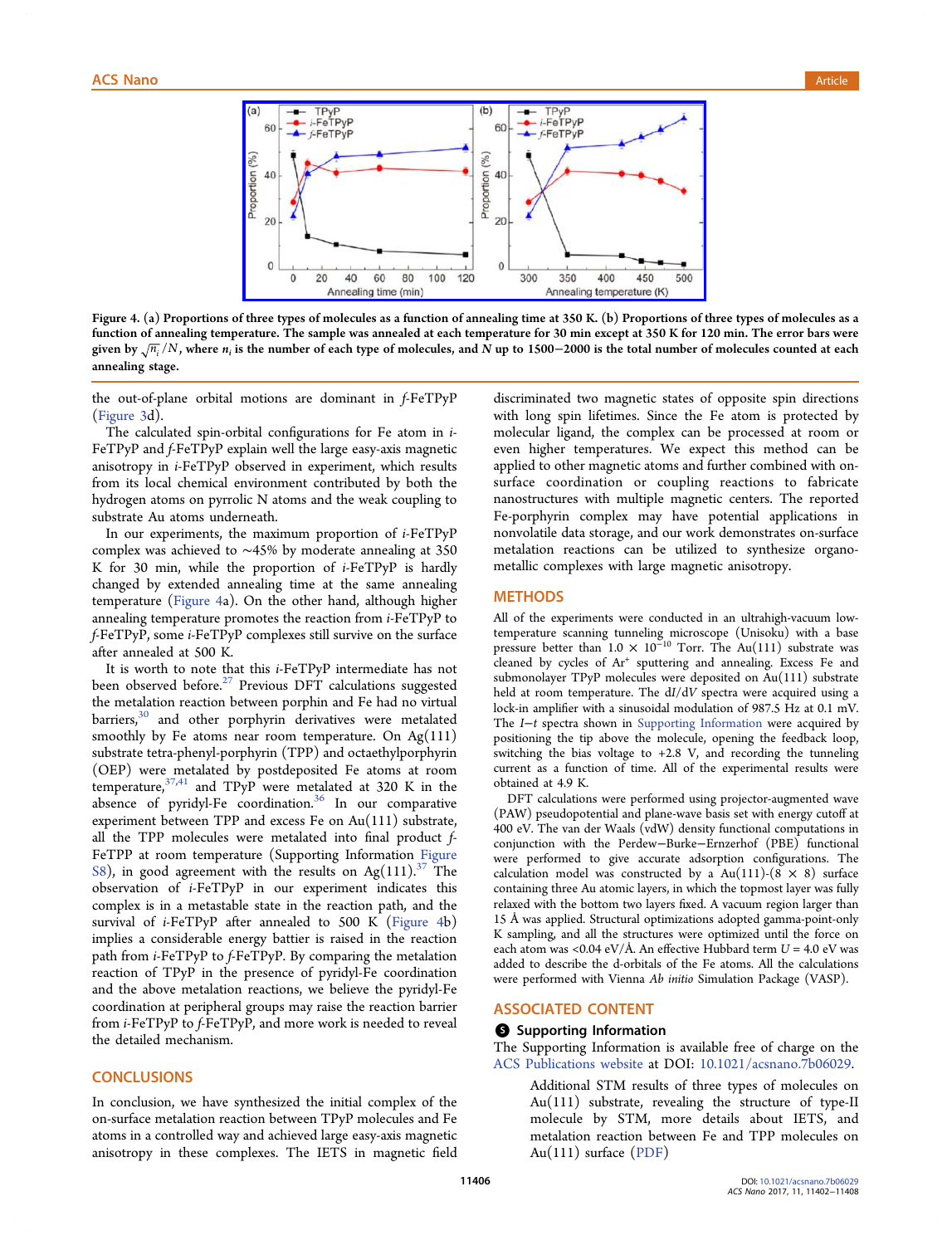# <span id="page-5-0"></span>AUTHOR INFORMATION

#### Corresponding Authors

\*E-mail: [smeng@iphy.ac.cn.](mailto:smeng@iphy.ac.cn)

\*E-mail: [jdguo@iphy.ac.cn.](mailto:jdguo@iphy.ac.cn)

\*E-mail: [weihuawang@iphy.ac.cn](mailto:weihuawang@iphy.ac.cn).

# ORCID<sup>®</sup>

Sheng Meng: [0000-0002-1553-1432](http://orcid.org/0000-0002-1553-1432) Jiandong Guo: [0000-0002-7893-022X](http://orcid.org/0000-0002-7893-022X)

Weihua Wang: [0000-0002-2269-1952](http://orcid.org/0000-0002-2269-1952)

# Notes

The authors declare no competing financial interest.

### ACKNOWLEDGMENTS

We thank Prof. Yifeng Yang, Prof. Xingqiang Shi, Prof. Ziliang Shi, Dr. Tao Lin and Mr. Kai Li for useful discussions. This work is supported by the National Key Research and Development Program of China (grant nos. 2017YFA0303600 and 2016YFA0300600) and the Hundred Talents Program of the Chinese Academy of Sciences. S.M. is grateful to the financial support from Ministry of Science and Technology of China (grant nos. 2016YFA0300902 and 2015CB921001).

# **REFERENCES**

(1) Sangregorio, C.; Ohm, T.; Paulsen, C.; Sessoli, R.; Gatteschi, D. Quantum Tunneling of the Magnetization in an Iron Cluster Nanomagnet. [Phys. Rev. Lett](http://pubs.acs.org/action/showLinks?crossref=10.1103%2FPhysRevLett.78.4645&citationId=p_n_3_1). 1997, 78, 4645-4648.

(2) Freedman, D. E.; Harman, W. H.; Harris, T. D.; Long, G. J.; Chang, C. J.; Long, J. R. Slow Magnetic Relaxation in a High-Spin [Iron\(II\) Complex.](http://pubs.acs.org/action/showLinks?system=10.1021%2Fja909560d&citationId=p_n_8_1) J. Am. Chem. Soc. 2010, 132, 1224−1225.

(3) Leuenberger, M. N.; Loss, D. Quantum Computing in Molecular Magnets. Nature 2001, 410, 789−793.

(4) Wolf, S. A.; Awschalom, D. D.; Buhrman, R. A.; Daughton, J. M.; von Molnár, S.; Roukes, M. L.; Chtchelkanova, A. Y.; Treger, D. M. Spintronics: A Spin-Based Electronics Vision for the Future. Science 2001, 294, 1488−1495.

(5) Khajetoorians, A. A.; Heinrich, A. J. Toward Single-Atom Memory. Science 2016, 352, 296−297.

(6) Loth, S.; Etzkorn, M.; Lutz, C. P.; Eigler, D. M.; Heinrich, A. J. Measurement of Fast Electron Spin Relaxation Times with Atomic [Resolution.](http://pubs.acs.org/action/showLinks?pmid=20929842&crossref=10.1126%2Fscience.1191688&coi=1%3ACAS%3A528%3ADC%252BC3cXhtFOqsr3F&citationId=p_n_27_1) Science 2010, 329, 1628−1630.

(7) Rau, I. G.; Baumann, S.; Rusponi, S.; Donati, F.; Stepanow, S.; Gragnaniello, L.; Dreiser, J.; Piamonteze, C.; Nolting, F.; Gangopadhyay, S.; Albertini, O. R.; Macfarlane, R. M.; Lutz, C. P.; Jones, B. A.; Gambardella, P.; Heinrich, A. J.; Brune, H. Reaching the Magnetic Anisotropy Limit of a 3d Metal Atom. Science 2014, 344, 988−992.

(8) Paul, W.; Yang, K.; Baumann, S.; Romming, N.; Choi, T.; Lutz, C. P.; Heinrich, A. J. Control of the Millisecond Spin Lifetime of an Electrically Probed Atom. Nat. Phys. 2017, 13, 403−407.

(9) Madhavan, V.; Chen, W.; Jamneala, T.; Crommie, M. F.; Wingreen, N. S. Tunneling into a Single Magnetic Atom: Spectroscopic Evidence of the Kondo Resonance. Science 1998, 280, 567−569.

(10) Jamneala, T.; Madhavan, V.; Chen, W.; Crommie, M. F. Scanning Tunneling Spectroscopy of Transition-Metal Impurities at the Surface of Gold. Phys. Rev. B: Condens. Matter Mater. Phys. 2000, 61, 9990−9993.

(11) Gambardella, P.; Rusponi, S.; Veronese, M.; Dhesi, S. S.; Grazioli, C.; Dallmeyer, A.; Cabria, I.; Zeller, R.; Dederichs, P. H.; Kern, K.; Carbone, C.; Brune, H. Giant Magnetic Anisotropy of Single Cobalt Atoms and Nanoparticles. Science 2003, 300, 1130−1133.

(12) Khajetoorians, A. A.; Schlenk, T.; Schweflinghaus, B.; dos Santos Dias, M.; Steinbrecher, M.; Bouhassoune, M.; Lounis, S.; Wiebe, J.; Wiesendanger, R. Spin Excitations of Individual Fe Atoms on [Pt\(111\):](http://pubs.acs.org/action/showLinks?pmid=24160625&citationId=p_n_59_1)

#### [Impact of the Site-Dependent Giant Substrate Polarization.](http://pubs.acs.org/action/showLinks?pmid=24160625&citationId=p_n_59_1) Phys. Rev. Lett. 2013, 111, 157204.

(13) Miyamachi, T.; Schuh, T.; Markl, T.; Bresch, C.; Balashov, T.; ̈ Stöhr, A.; Karlewski, C.; André, S.; Marthaler, M.; Hoffmann, M.; Geilhufe, M.; Ostanin, S.; Hergert, W.; Mertig, I.; Schön, G.; Ernst, A.; Wulfhekel, W. Stabilizing the Magnetic Moment of Single Holmium Atoms by Symmetry. Nature 2013, 503, 242−246.

(14) Heinrich, A. J.; Gupta, J. A.; Lutz, C. P.; Eigler, D. M. Single-Atom Spin-Flip Spectroscopy. Science 2004, 306, 466−469.

(15) Hirjibehedin, C. F.; Lin, C.-Y.; Otte, A. F.; Ternes, M.; Lutz, C. P.; Jones, B. A.; Heinrich, A. J. Large Magnetic Anisotropy of a Single Atomic Spin Embedded in a Surface Molecular Network. Science 2007, 317, 1199−1203.

(16) Baumann, S.; Donati, F.; Stepanow, S.; Rusponi, S.; Paul, W.; Gangopadhyay, S.; Rau, I. G.; Pacchioni, G. E.; Gragnaniello, L.; Pivetta, M.; Dreiser, J.; Piamonteze, C.; Lutz, C. P.; Macfarlane, R. M.; Jones, B. A.; Gambardella, P.; Heinrich, A. J.; Brune, H. Origin of Perpendicular Magnetic Anisotropy and Large Orbital Moment in Fe Atoms on MgO. *[Phys. Rev. Lett](http://pubs.acs.org/action/showLinks?pmid=26684139&crossref=10.1103%2FPhysRevLett.115.237202&coi=1%3ACAS%3A528%3ADC%252BC28XkvF2isLs%253D&citationId=p_n_82_1).* 2015, 115, 237202.

(17) Gambardella, P.; Stepanow, S.; Dmitriev, A.; Honolka, J.; de Groot, F. M. F.; Lingenfelder, M.; Gupta, S. S.; Sarma, D. D.; Bencok, P.; Stanescu, S.; Clair, S.; Pons, S.; Lin, N.; Seitsonen, A. P.; Brune, H.; Barth, J. V.; Kern, K. Supramolecular Control of the Magnetic Anisotropy in Two-Dimensional High-Spin Fe Arrays at a Metal Interface. [Nat. Mater](http://pubs.acs.org/action/showLinks?pmid=19182787&crossref=10.1038%2Fnmat2376&coi=1%3ACAS%3A528%3ADC%252BD1MXit1ersrg%253D&citationId=p_n_88_1). 2009, 8, 189−193.

(18) Lin, T.; Kuang, G.; Wang, W.; Lin, N. Two-Dimensional Lattice of Out-of-Plane Dinuclear Iron Centers Exhibiting Kondo Resonance. [ACS Nano](http://pubs.acs.org/action/showLinks?system=10.1021%2Fnn502765g&coi=1%3ACAS%3A528%3ADC%252BC2cXht1Gltb3P&citationId=p_n_93_1) 2014, 8, 8310−8316.

(19) Carlin, R. L. Paramagnetism: Zero-Field Splittings. In Magnetochemistry; Springer-Verlag: Berlin, 1986; pp 19−34.

(20) Getzlaff, M. Magnetic Anisotropy Effects. In Fundamentals of Magnetism; Springer-Verlag: Berlin, 2008; pp 89−115.

(21) Yosida, K. Magnetic Ions in Crystals. In Theory of Magnetism; Springer-Verlag: Berlin, 1996; pp 25−48.

(22) Tsukahara, N.; Noto, K.-i.; Ohara, M.; Shiraki, S.; Takagi, N.; Takata, Y.; Miyawaki, J.; Taguchi, M.; Chainani, A.; Shin, S.; Kawai, M. Adsorption-Induced Switching of Magnetic Anisotropy in a Single Iron(II) Phthalocyanine Molecule on an Oxidized Cu(110) Surface. [Phys. Rev. Lett](http://pubs.acs.org/action/showLinks?pmid=19518750&crossref=10.1103%2FPhysRevLett.102.167203&coi=1%3ACAS%3A528%3ADC%252BD1MXltVygsrY%253D&citationId=p_n_106_1). 2009, 102, 167203.

(23) Heinrich, B. W.; Braun, L.; Pascual, J. I.; Franke, K. J. Protection of Excited Spin States by a Superconducting Energy Gap. Nat. Phys. 2013, 9, 765−768.

(24) Heinrich, B. W.; Braun, L.; Pascual, J. I.; Franke, K. J. Tuning the Magnetic Anisotropy of Single Molecules. Nano Lett. 2015, 15, 4024−4028.

(25) Stoll, P.; Bernien, M.; Rolf, D.; Nickel, F.; Xu, Q.; Hartmann, C.; Umbach, T. R.; Kopprasch, J.; Ladenthin, J. N.; Schierle, E.; Weschke, E.; Czekelius, C.; Kuch, W.; Franke, K. J. Magnetic Anisotropy in Surface-Supported Single-Ion Lanthanide Complexes. Phys. Rev. B: [Condens. Matter Mater. Phys](http://pubs.acs.org/action/showLinks?crossref=10.1103%2FPhysRevB.94.224426&citationId=p_n_119_1). 2016, 94, 224426.

(26) Ormaza, M.; Bachellier, N.; Faraggi, M. N.; Verlhac, B.; Abufager, P.; Ohresser, P.; Joly, L.; Romeo, M.; Scheurer, F.; Bocquet, M.-L.; Lorente, N.; Limot, L. Efficient Spin-Flip Excitation of a [Nickelocene Molecule.](http://pubs.acs.org/action/showLinks?system=10.1021%2Facs.nanolett.6b05204&citationId=p_n_123_1) Nano Lett. 2017, 17, 1877−1882.

(27) Gottfried, J. M. Surface Chemistry of Porphyrins and [Phthalocyanines.](http://pubs.acs.org/action/showLinks?crossref=10.1016%2Fj.surfrep.2015.04.001&coi=1%3ACAS%3A528%3ADC%252BC2MXnsF2hurg%253D&citationId=p_n_127_1) Surf. Sci. Rep. 2015, 70, 259−379.

(28) Iancu, V.; Deshpande, A.; Hla, S.-W. Manipulating Kondo Temperature via Single Molecule Switching. Nano Lett. 2006, 6, 820− 823.

(29) Wang, W.; Pang, R.; Kuang, G.; Shi, X.; Shang, X.; Liu, P. N.; Lin, N. Intramolecularly Resolved Kondo Resonance of High-Spin Fe(II)-Porphyrin Adsorbed on Au(111). Phys. Rev. B: Condens. Matter Mater. Phys. 2015, 91, 045440.

(30) Shubina, T. E.; Marbach, H.; Flechtner, K.; Kretschmann, A.; Jux, N.; Buchner, F.; Steinrü ck, H.-P.; Clark, T.; Gottfried, J. M. Principle and Mechanism of Direct Porphyrin Metalation: Joint Experimental and Theoretical Investigation. J. Am. Chem. Soc. 2007, 129, 9476−9483.